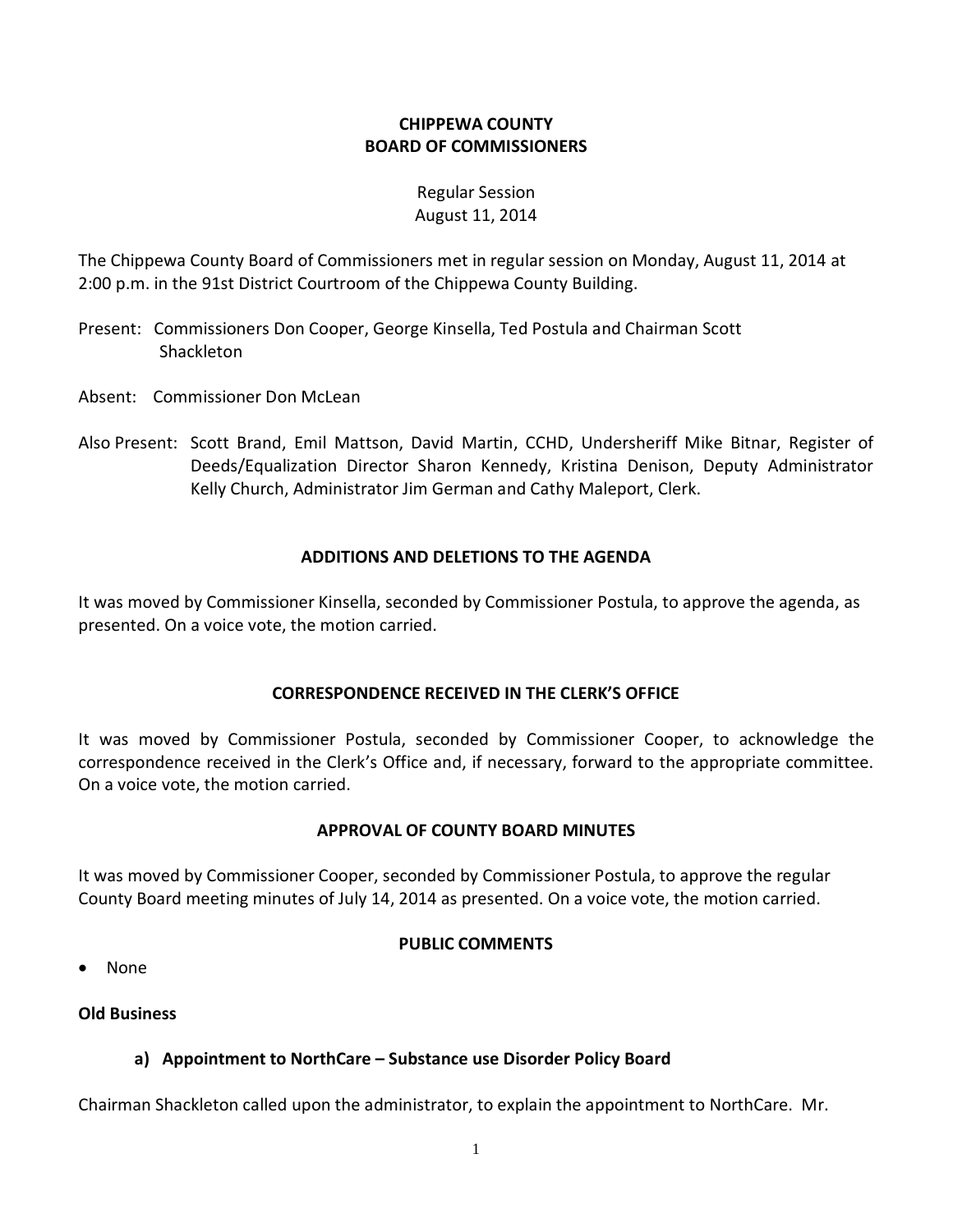German noted that the Board voted to advertise the position instead of making it a Chair appointment and that it is for substance abuse disorders. It's a subcommittee of the NorthCare Board.

Having only one applicant, it was moved by Commissioner Kinsella, seconded by Commissioner Postula, to appoint Jim Moore to the position. On a voice vote, the motion carried.

**Administrator's Report –** Given for informational purposes only.

# **Standing Committee Reports:**

# **Personnel/Equalization/Health and Social Services Committee**

Commissioner Kinsella – July 29, 2014

# **Agenda Items**

# **Equalization Request**

Equalization Director Sharon Kennedy addressed the Committee, regarding the need to authorize the Equalization staff, for potential over-time hours that will be needed to deal with the staff changes that have taken place – including being under staffed due to a retirement and employees being pulled away from their normal jobs. The over-time hours would not exceed the current budget.

It was moved by Commissioner Kinsella, seconded by Commissioner Postula, to approve the Equalization staff over-time hours, if necessary, to complete their studies and the tax rolls, due to the staff changes and to not exceed the current budget. On a voice vote, the motion carried.

# **Building Department Position**

The Committee was informed of a part-time Building Inspector to be employed as a backup Building Inspector. Mr. Frank Sims will be hired at \$12.00 per hour plus mileage – Building Inspector Jay Predmore will assign various permits, so that Mr. Sims stays familiar with the County's process and could be utilized to fill in for Mr. Predmore, if necessary. The County will also offer to pay for classes and licensing for Mr. Sims, to keep him certified, budgeting for FY2015 will also include monies to purchase a copy of the residential codes. The Deputy Administrator will be working with the IT Department to try to set up an old laptop with e-mail only for shared files between Mr. Sims and the County.

It was moved by Commissioner Kinsella, seconded by Commissioner Postula, to authorize the hiring of Frank Sims, at \$12.00 per hour, plus mileage, as a Part-time Building Inspector and to budget accordingly for the licensing and classes. A brief discussion took place with Commissioner Cooper noting that Mr. Predmore does a great job, and that this is a good move for the County. On a voice vote, the motion carried.

# **Temporary Part Time for Sheriff**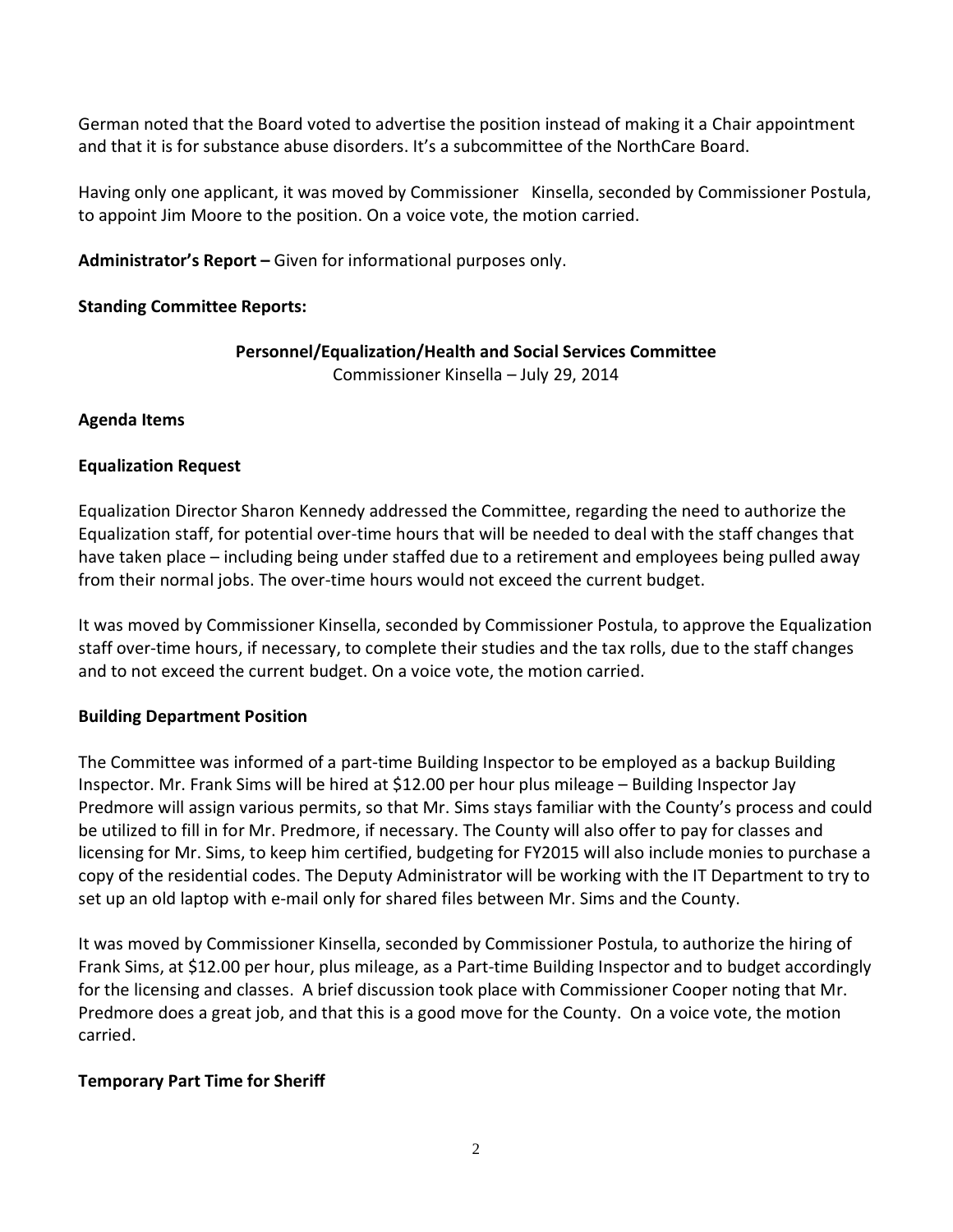Undersheriff Mike Bitnar addressed the Committee regarding the need for a temporary part time hire, to help in the front office, due to the accident and hospitalization of their lead Secretary. Discussion included cross training in the office, and the difference in pay that will be received, as is the practice of the county. The Committee also waived Policy No. 215 – Temporary Employee Reimbursement; and opted to approve the hourly rate of \$10.00 - \$12.00 per hour, at 20 hours per week. It is currently unknown how long this position will be necessary for.

It was moved by Commissioner Kinsella, seconded by Commissioner Postula, to authorize the part time hire of a temporary employment for 20 hours per week, at \$10.00 - \$12.00 per hour in the Sheriff's Department front office, due to the staff accident and recovery. A discussion followed which included past precedence, wages, and administrative team.

On a voice vote, the motion carried with Commissioner Kinsella voting Nay.

# **Sheriff Personnel Changes**

The Committee was informed of the resignation of full-time Corrections Officer Amber Wagner, and her full time replacement Corrections Officer Jereme Daniels, effective July 6, 2014.

It was moved by Commissioner Kinsella, seconded by Commissioner Postula, to accept the resignation of Amber Wagner, and authorize the recommended full-time hire effective July 6, 2014 of Corrections Officer, Jereme Daniels.

On a voice vote, the motion carried.

It was moved by Commissioner Kinsella, seconded by Commissioner Postula, to accept the Personnel/Equalization/Health and Social Services Committee meeting minutes of July 29, 2014, as presented. On a voice vote, the motion carried.

# **Building Grounds and Jail, Legislative & Natural Resources and Information Technology** Commissioner McLean – July 29, 2014

# **Agenda Items**

# **Radiator Replacement**

Paul Larke explained to the Committee that about ninety percent of the work on the radiators had been completed, as eighty-eight radiators are completed. It was estimated to finish the project, including the County Building Basement where hatches may have to be put in the ceiling, would cost an additional five thousand dollars. Additional discussion included that our maintenance staff would be responsible for the access panels and the air vent replacement. To date the project has cost \$9,903.30 with \$10,000 limit originally.

It was moved by Commissioner Postula, seconded by Commissioner Kinsella, to authorize the radiator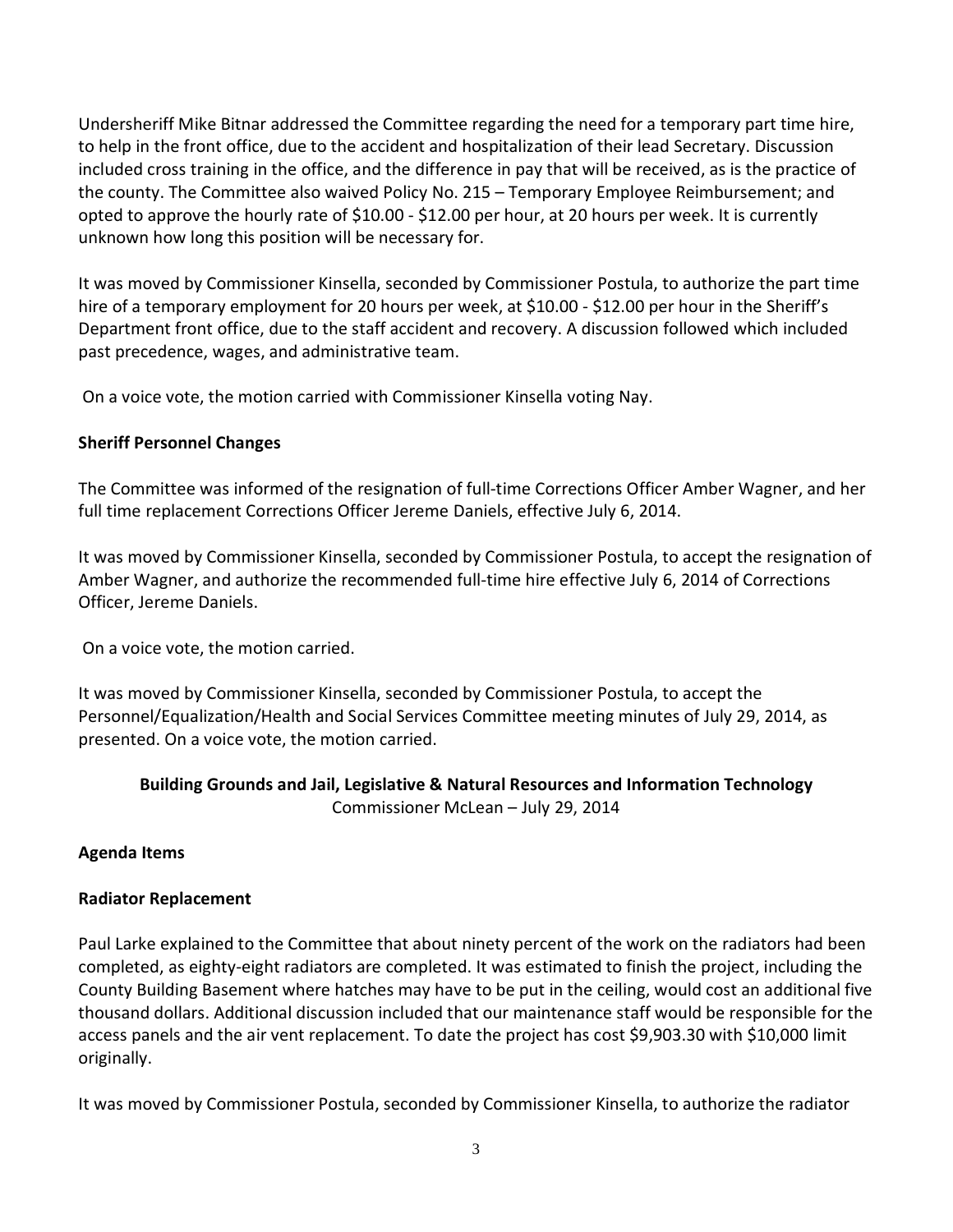project for an additional five thousand dollars to complete the radiator project. A discussion followed regarding the additional \$5,000.00 requested. On a voice vote, the motion carried.

# **Courthouse Rehabilitation**

Administrator German noted the recent decision by the Commission to put funds from the sale of the Annex toward Courthouse Rehabilitation. He noted that an email would be sent out to the Commissioners with suggestions and to have Commissioners add their own ideas and prioritize them. Deputy Church would then give a prioritized ranking to the Finance Committee.

It was moved by Commissioner Postula, seconded by Commissioner Kinsella, to have Deputy Church send out an email to the Commission and to have the Board prioritize their preferences of updates and restoration of the Courthouse and return the list to Deputy Church, who will collect them and present them at the Finance meeting. On a voice vote, the motion carried.

It was moved by Commissioner Postula, seconded by Commissioner Kinsella, to accept the Building Grounds and Jail, Legislative and Natural Resources and Information Technology Committee meeting minutes of July 29, 2014, as presented. On a voice vote, the motion carried.

# **FINANCE, CLAIMS AND ACCOUNTS COMMITTEE**

Commissioner Cooper – August 7, 2014

# **AGENDA ITEMS**

# **Sheriff's Department – Jail Maintenance**

The Committee was updated on two maintenance items that needed to be addressed: four electronic locks need to be replaced and three security windows need to be replaced, as they are cracked. Lt. Stanaway received a quote from Cornerstone Service & Supply, the replacement of the four locks, the three security windows plus labor and supplies will not exceed \$8,000. Locks were quoted at \$4,298, security windows were quoted at \$1,970 plus service, and supplies were quoted at \$1,637.50. Lt. Stanaway will be adjusting some other maintenance items previously budgeted to get this essential maintenance completed.

It was moved by Commissioner Cooper, seconded by Commissioner Postula, to waive the County Bidding Policy, and to have Cornerstone Service and Supply, complete the maintenance on four electronic locks, three security windows plus labor and supplies at a cost not to exceed \$8,000. On a voice vote, the motion carried.

# **Central Dispatch – Millage**

The Committee received and reviewed the 'Ambulance and Fire Protection Proposition Millage Renewal' which was, inadvertently, not placed on the August election ballot, and was asked to approve the same language for the General Election, to be held on November 4, 2014.

It was moved by Commissioner Cooper, seconded by Commissioner Kinsella, to approve the Chippewa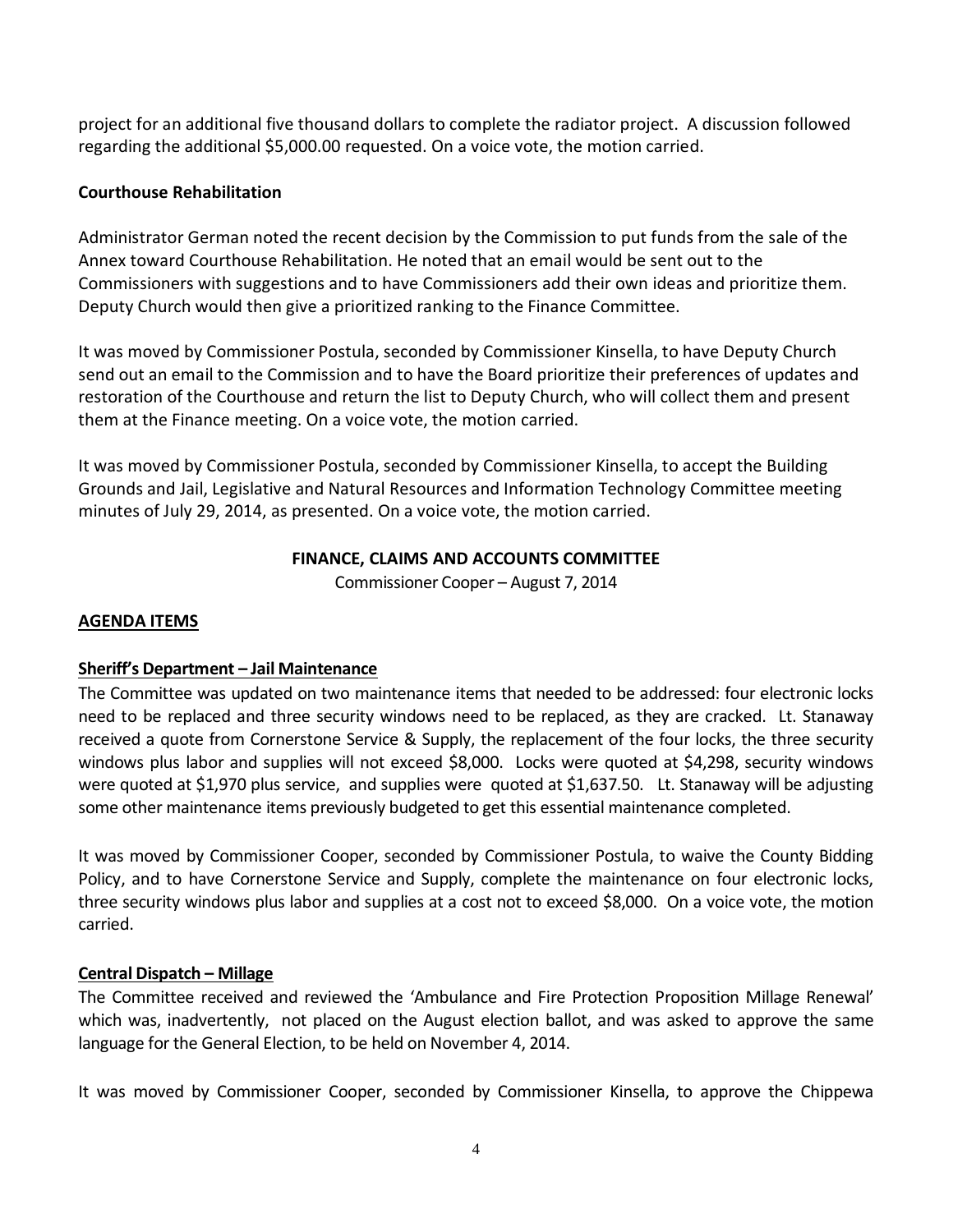County 'Ambulance and Fire Protection Proposition Millage Renewal' language and for the question to be placed on the November ballot. On a voice vote, the motion carried.

#### **Central Dispatch – Interior Painting Bid Summary - Approval**

The Committee received and reviewed the bid summary for interior painting to be completed at Central Dispatch's interior offices. Four bids were received and all met bid specifications.

It was moved by Commissioner Cooper, seconded by Commissioner Postula, to approve the low bid of \$2,385 for interior painting at Central Dispatch to be completed by Superior Touch Painting. On a voice vote, the motion carried.

#### **Central Dispatch – Request to Obtain Credit Card - Approval**

The Committee reviewed a memo from OES Director Tim McKee regarding his need for a County credit card to be maintained at Central Dispatch, to be utilized for hotel reservations and vendors. The County's credit card policy will be followed, and a monthly report will be added to the Finance packet, just like the Administrator's credit card report.

It was moved by Commissioner Postula, seconded by Commissioner Kinsella, to approve the request for OES Director Tim McKee, to obtain a County credit card to be specifically used at Central Dispatch for hotel accommodations, travel and vendors who require credit card payments, and that the County policy will be followed and a monthly report will be included in the Finance packet. A discussion followed, which included oversight. On a voice vote, the motion carried, with Commissioner Cooper voting Nay.

#### **Sheriff's Department – Sale of Used Vehicles – Approval**

The Committee reviewed the notice of receiving bids for two Chevrolet Impala's that are being dispersed from County assets. There is a minimum bid of \$400 for each of the vehicles, and the normal process of advertisement will be followed.

It was moved by Commissioner Cooper, seconded by Commissioner Postula, to approve the sale of two Chevrolet Impala's utilizing the normal bidding and advertisement process. On a voice vote, the motion carried.

#### **Information Technology – Bid Summary - Sonicwall NSA-2600 UTM Firewalls - Approval**

The Committee reviewed a memo from Brian Bartlett, reviewing the two bids that were received, and his request to not go with the low bid but to stay with DSTech, Inc., who we have an existing working relationship with and knowledge of their staffing capabilities.

It was moved by Commissioner Cooper, seconded by Commissioner Kinsella, to approve the bid from DSTech, Inc. in the amount of \$12,969.08 for the two-year security subscription required per the bidding process. On a voice vote, the motion carried.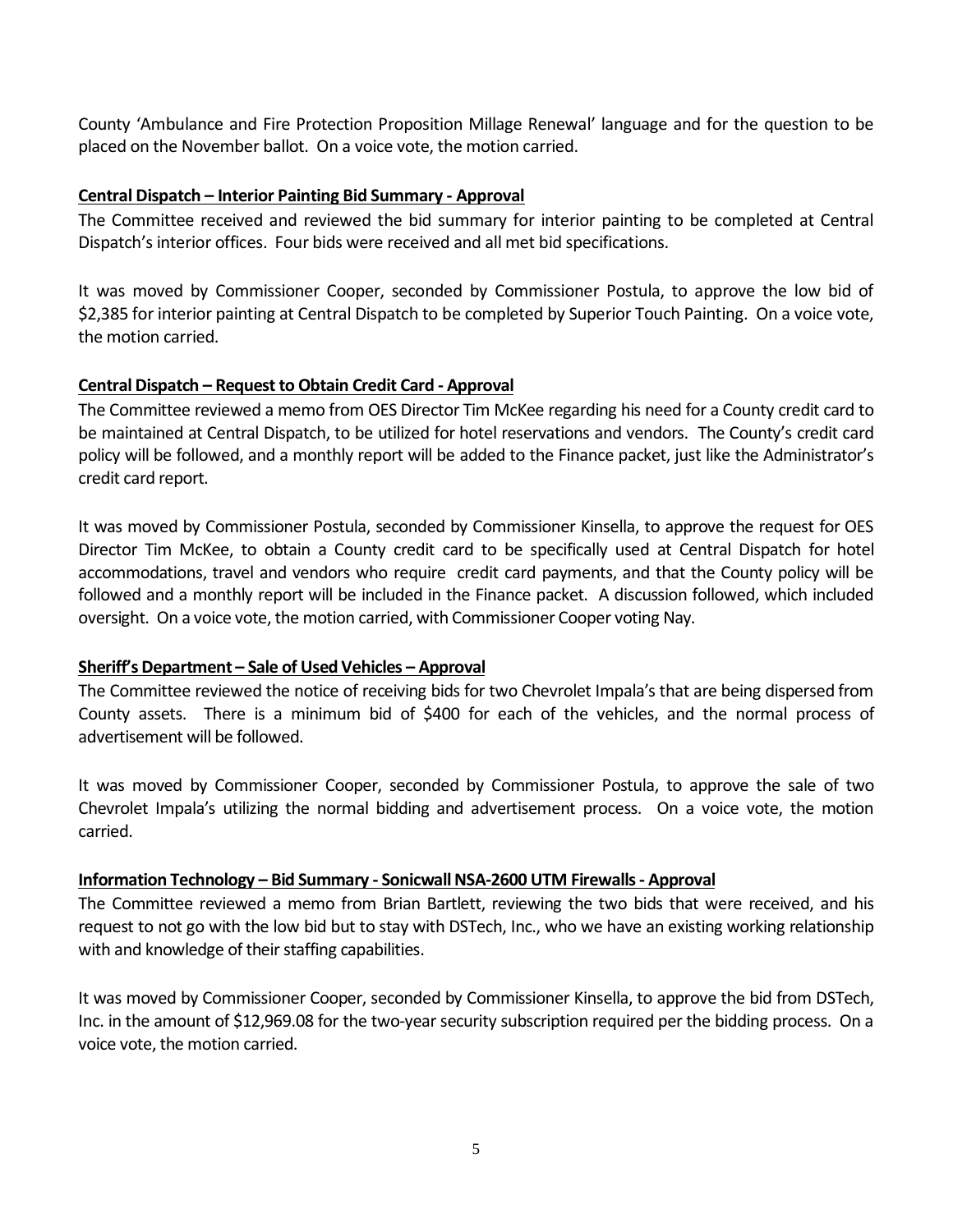#### **Health Department – Re-hire Marsha Mitchell Temporarily - Approval**

The Committee was asked to approve the temporary re-hire of Marsha Mitchell, to assist Health Department CFO Christine Lundquist, until a determination of how many of the duties of the general ledger clerk position can be readily absorbed by Christine Lundquist and/or other finance staff. This position would be for four to eight days per month, through the next couple months until a determination can be made.

It was moved by Commissioner Kinsella, seconded by Commissioner Postula, to approve the re-hire of Marsha Mitchell on a temporary basis of four to eight days per month to assist Health Department CFO Christine Lundquist, for the next couple months until a needs determination regarding the general ledger clerk can be made. A discussion followed which included planning ahead. On a voice vote, the motion carried, with Commissioner Cooper voting Nay.

#### **Out-of-State Travel Request – Health Department**

The Committee reviewed an out-of-state travel request for a hospice nurse to attend the NHPCO 15<sup>th</sup> Clinical Team Conference, with the Health Department being responsible for the nurse's time and flight costs only; to attend the conference in Nashville, Tennessee.

It was moved by Commissioner Cooper, seconded by Commissioner Postula, to approve the out-of-state travel for Nurse Christy Curtis, to travel to Nashville, Tennessee, to attend the National Hospice and Palliative Care Organization conference, at the cost of \$350 for her flight and her wages. On a voice vote, the motion carried.

### **Animal Control – Grant Award \$30,000 - Approval**

The Committee reviewed the notice of receiving grant monies from an anonymous Foundation in the amount of \$30,000 – for the purchase of new cat kennels from Direct Animal Products consisting of 14 triple stack units and 7 center units, and litter boxes for the condos. Total cost of the cat kennels is \$50,836.25, with the balance of the kennels to be paid out of the donations fund (Fund 285).

It was moved by Commissioner Cooper, seconded by Commissioner Kinsella, to approve and accept the \$30,000 reimbursement grant application as received from the anonymous Foundation, and to proceed with the new cat kennels from Direct Animal Products at a total cost of \$50,836.25, with the balance of the project to be paid from Fund 285 – Animal Shelter Donations. On a voice vote, the motion carried.

# **Animal Control – Animal Control Services w/City of SSM renewal – Approval**

The Committee received and reviewed the contract between the County and the City of Sault Ste. Marie for Supplemental Animal Control Services which expires on 12/31/2014. The renewal contract changes include the dates and an increase in the hourly rate from \$15.00 per hour plus fringes to \$15.50 per hour plus fringes. With a new expiration date of December 31, 2016.

It was moved by Commissioner Cooper, seconded by Commissioner Postula, to approve the renewal contract with the City of Sault Ste. Marie for Supplemental Animal Control Services, with the hourly increase of \$.50 per hour plus fringes, and to forward to the City of Sault Ste. Marie for their approval and signature. On a voice vote, the motion carried.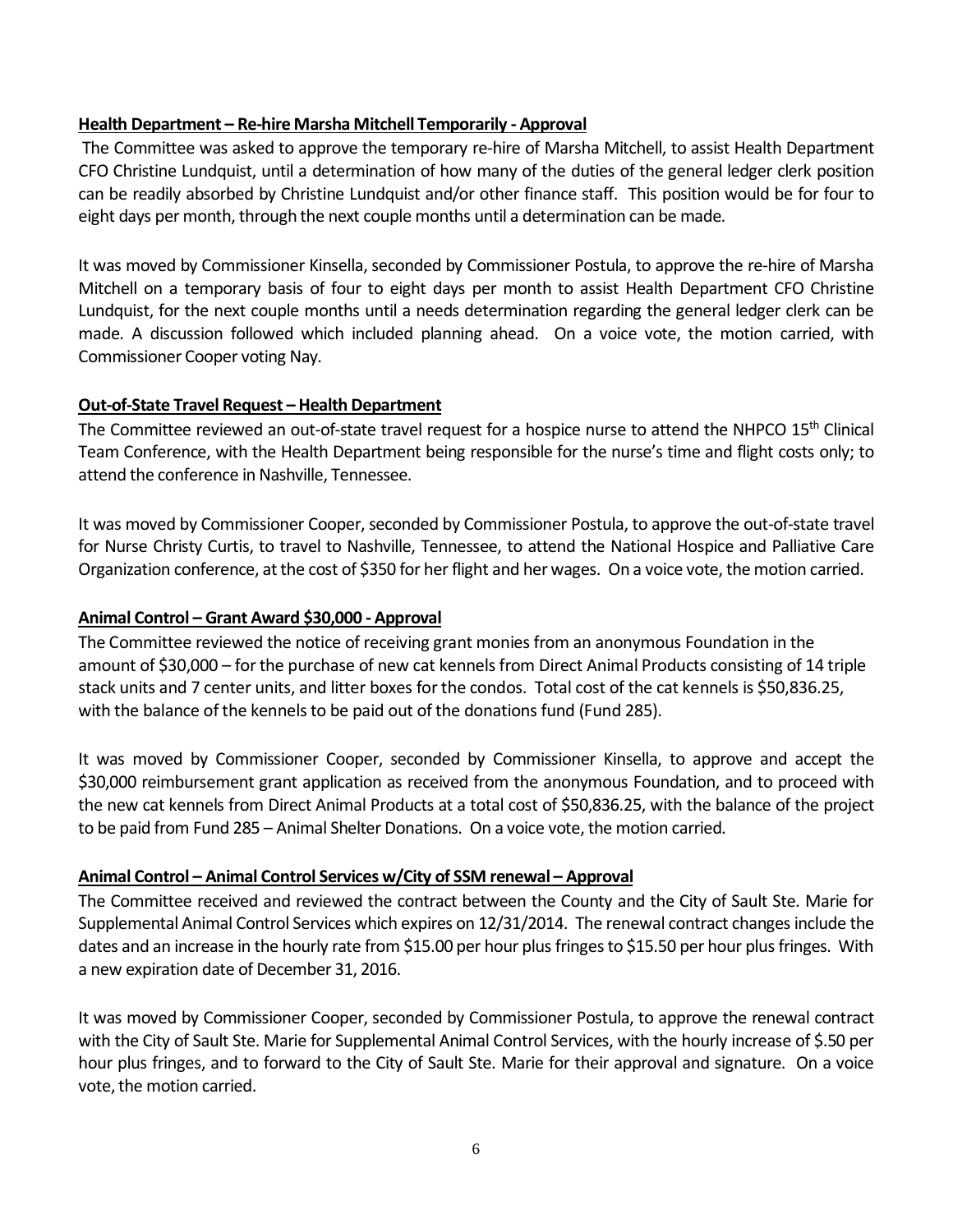#### **Administrator – Employee Benefits STD-LTD renewal – Approval**

The Committee was updated on the quotes sought and received by Employee Benefits, on behalf of the County, for the employees short term, long term, life insurance and voluntary life insurance. The current carrier Lincoln Financials renewal increased, and a quote from Standard Insurance Company, will be a cost savings of approximately \$3,500 per year, with a two-year rate guarantee.

It was moved by Commissioner Cooper, seconded by Commissioner Postula, to approve the change of coverage for short term, long term and life insurance to "The Standard Insurance Company" based on the quotes received by Employee Benefits, with a two-year rate guarantee, saving approximately \$3,500 per year. On a voice vote, the motion carried.

#### **Administrator – New Deferred Comp 457 Program – Edward Jones – Approval**

The Committee received a request from Edward Jones Financial Advisor Brent Osterhout, to have their 457 Deferred Comp Plan approved by the Committee, for an employee to utilize, this plan is at no cost to the County, as it is the employee's money only being invested.

It was moved by Commissioner Cooper, seconded by Commissioner Kinsella, to approve the Plan Documents, for Edward Jones 457 Deferred Comp Plan administered through Brent Osterhout, with no cost to the County. A discussion followed which included how many vendors and the work involved for setting up such. On a voice vote, the motion carried.

#### **Administrator – Courthouse & County Building Closure –October 16th noon until 4:00 p.m. – Approval**

The Committee was updated on the planned security training that will be held on October 16<sup>th</sup> from noon until 4:00 p.m., which will necessitate the closure of the office, to complete the lock-down training.

It was moved by Commissioner Cooper, seconded by Commissioner Postula, to approve the October 16<sup>th</sup>, noon until 4:00 p.m. closure of the Courthouse and County Building, so that staff can attend security training. On a voice vote, the motion carried.

#### **Sheriff's Department – Walmart Grant**

The Committee was updated on a \$2,500 grant received from Walmart, to help purchase office supplies and equipment to be used for the Tri-Dent Program.

It was moved by Commissioner Cooper, seconded by Commissioner Postula, to accept the \$2,500 Walmart grant with the proceeds to be used to purchase office supplies and equipment for the Tri-Dent Program. On a voice vote, the motion carried.

# **FINANCE Claims and Accounts**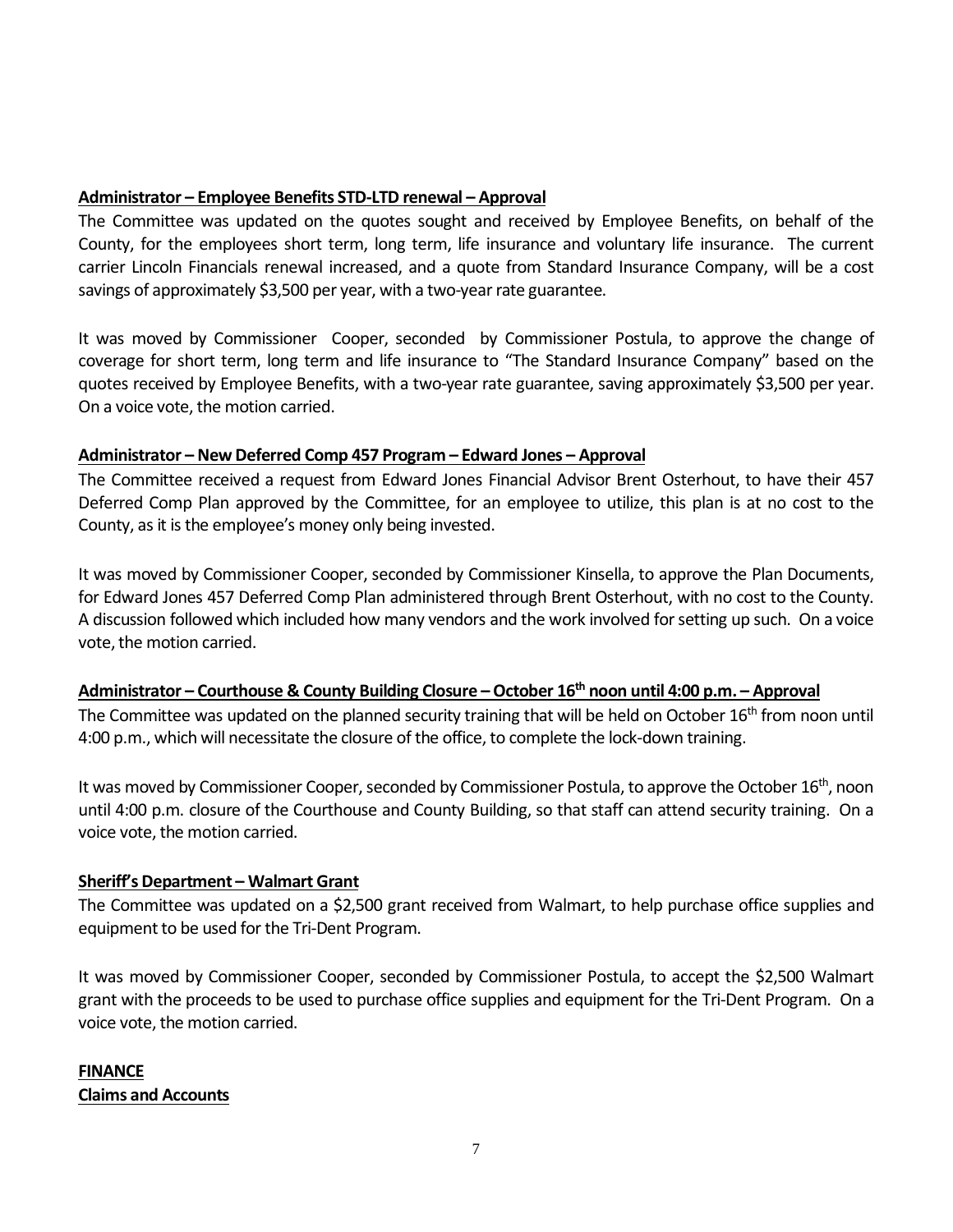The Committee reviewed the bills and payroll presented for approval.

It was moved by Commissioner Cooper, seconded by Commissioner Kinsella, to recommend the approval of the general claims totaling \$270,970.84, other fund claims \$441,679.01, payroll \$444,760.30 and Health Department claims \$496,365.89 and total claims \$1,653,776.04 and vouchers H-1 through H-292. On a voice vote, the motion carried.

It was moved by Commissioner Cooper, seconded by Commissioner Postula, that the Finance Claims and Accounts minutes of August 7, 2014, be approved as presented. On a voice vote, the motion carried.

#### **New Business**

# **(a) Resolution 14-15 – Resolution to Sell 300 Court Street**

It was moved by Commissioner Cooper, seconded by Commissioner Postula, to accept Resolution No. 14 -15 as follows:

#### **RESOLUTION NO. 14-15**

#### **Resolution To Sell Real Estate 300 Court Street, Sault Ste. Marie, MI 49783**

**Whereas,** the Chippewa County Board of Commissioners owns certain real estate that is no longer needed for the operation of County government and has approved the sale of 300 Court Street, Sault Ste. Marie, MI 49783; described as: ASSESSORS SUBD NO 4 LOT 199 EX S 12 FT. 0.143 AC+/-; and;

**Whereas,** the Chippewa County Board of Commissioners has approved the sale to 300 Court Street, LLC for the purchase price of \$92,500; and

**NOW THEREFORE BE IT RESOLVED** that the Chippewa County Board of Commissioners sell said premises to 300 Court Street, LLC, property pursuant to the terms and provisions of the signed purchase agreement.

**BE IT FURTHER RESOLVED**, that Chairman Scott Shackleton or Administrator James German, are hereby authorized to execute on behalf of the Chippewa County Board of Commissioners, the sales documents, all such deeds, bills of sale, assignments and other instruments of transfer, and do all other things, on behalf of the Chippewa County Board of Commissioners necessary to carry out the contract of sale and to execute any and all documents, to that end.

A VOTE WAS TAKEN AS FOLLOWS:

AYES: Commissioners Cooper, Kinsella, Postula and Chairman Shackleton

NAYS: None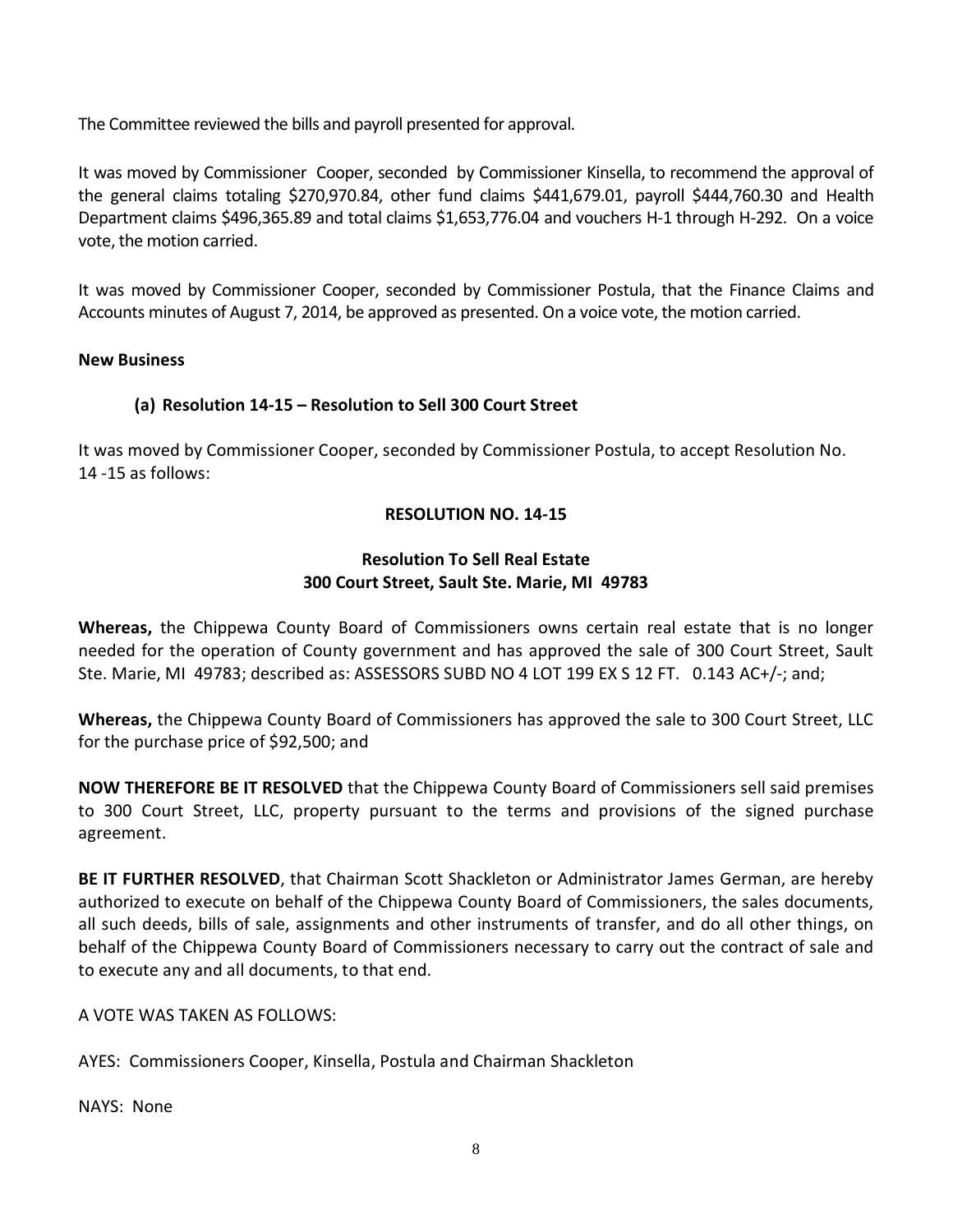# **THE RESOLUTION WAS DECLARED ADOPTED.**

# **(b) Resolution 14-16 Resolution Supporting the Establishment of a Commercial Rehabilitation District**

It was moved by Commissioner Cooper, seconded by Commissioner Kinsella, to accept Resolution No. 14 -16 as follows:

# **RESOLUTION NO. 14-16**

# **Resolution Supporting the Establishment of a Commercial Rehabilitation District**

**Whereas,** the Chippewa County Board of Commissioners support the Establishment of a Commercial Rehabilitation District under PA 210 of 2005 to Elizabeth Corbiere for Garfield Commons located at 510 East Spruce; and;

**Whereas,** the Chippewa County Board of Commissioners supports the City of Sault Ste. Marie's decision authorized by the provisions of Act 210 of 2005, Public Acts of Michigan, to create a commercial rehabilitation district, and

**Whereas,** the Chippewa County Board of Commissioners supports the measures by the City of Sault Ste. Marie to halt property value deterioration, encourage reinvestment, retain and create employment, and promote economic growth and development, and

**Whereas,** supports the City of Sault Ste. Marie's determination that the property 510 East Spruce fully satisfies all requirement contained within Public Act 210 of 2005 regarding the type of property eligible for inclusion in a commercial rehabilitation district, and

**NOW THEREFORE BE IT RESOLVED,** that the Chippewa County Board of Commissioner supports the establishment of a commercial rehabilitation district located at 510 East Spruce Street, in accordance with the provisions of Public Act 210 of 2005 to Elizabeth Corbiere for Garfield Commons.

A VOTE WAS TAKEN AS FOLLOWS:

AYES: Commissioners Cooper, Kinsella, Postula and Chairman Shackleton

NAYS: None

# **THE RESOLUTION WAS DECLARED ADOPTED**

# **COMMISSIONERS COMMENTS**

· None